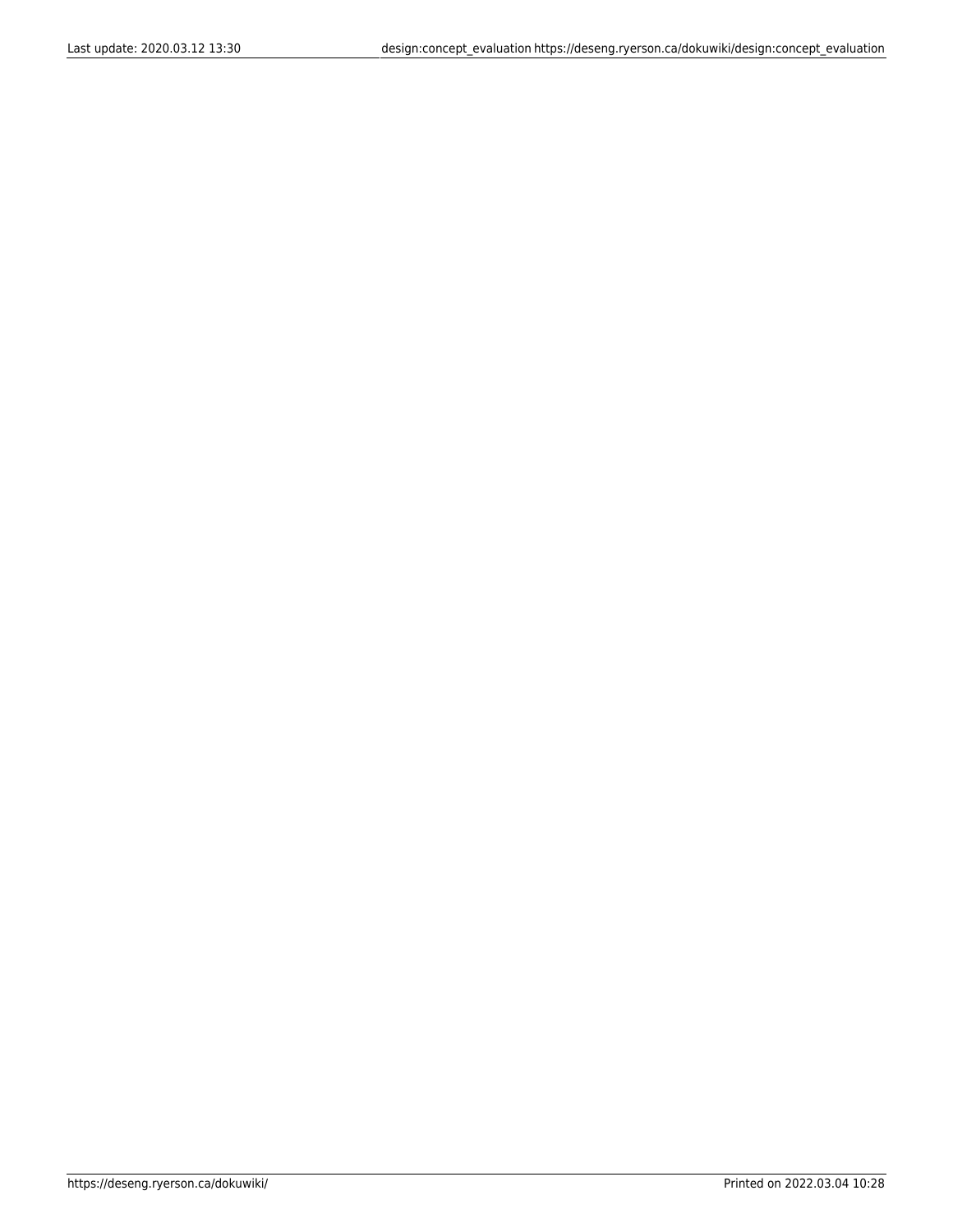# **Concept Evaluation**

Concept evaluation is the process of ranking concepts to determine their relative merits. This requires (1) a set of criteria on which each concept is rated, (2) a reference design to use as a baseline against which comparisons are made, and (3) a method by which to rank concepts against the reference with respect to the criteria that is both effective and efficient.

### <span id="page-2-0"></span>**Introduction**

At this point in the [design roadmap,](https://deseng.ryerson.ca/dokuwiki/design:design_roadmap) you should have between 5 and 15 [design concept](https://deseng.ryerson.ca/dokuwiki/design:design_concept)s. You must evaluate these concepts in some meaningful way to determine the most fit one. In this case, fitness is defined as the one that provides an overall rating that beats all the other available concepts, with respect to the reference design and measured against the [product characteristic](https://deseng.ryerson.ca/dokuwiki/design:product_characteristic)s.

### <span id="page-2-1"></span>**Measuring concept fitness**

Since the design concepts are all meant to address the [requirement](https://deseng.ryerson.ca/dokuwiki/design:requirement)s, the [PRS](https://deseng.ryerson.ca/dokuwiki/design:prs) is a very important document for concept evaluation.

All you have at this point are *concepts* which are by definition not detailed enough to analyze completely for fitness. Nevertheless, you can make some key distinctions between concepts - for instance, you need very little detail to know that a conventional internal combustion engine simply cannot be used to create a zero-emissions vehicle.

Since "fitness" does not have an objective scale (like "kilograms" or "GDP"), you can't know exactly what fitness means for a given design problem. Because of this, you have to assess every concept relative to some baseline, and rank them in order. The concept that is ranked first is the most fit, to the best of your knowledge.

### <span id="page-2-2"></span>**The reference design**

The reference design provides a baseline against which all assessments are made. It represents the thing you have to beat. The more you can beat it, the "better" the design.

See the page on [reference designs](https://deseng.ryerson.ca/dokuwiki/design:reference_design) for further details.

### <span id="page-2-3"></span>**Choosing a measurement scale**

To be able to rank the concepts with respect to the reference design, you have to be able to assign values such that you can say, with some confidence, that one concept is better than another. This implies some kind of quantitative scale that captures the range of values with which you will assess concepts.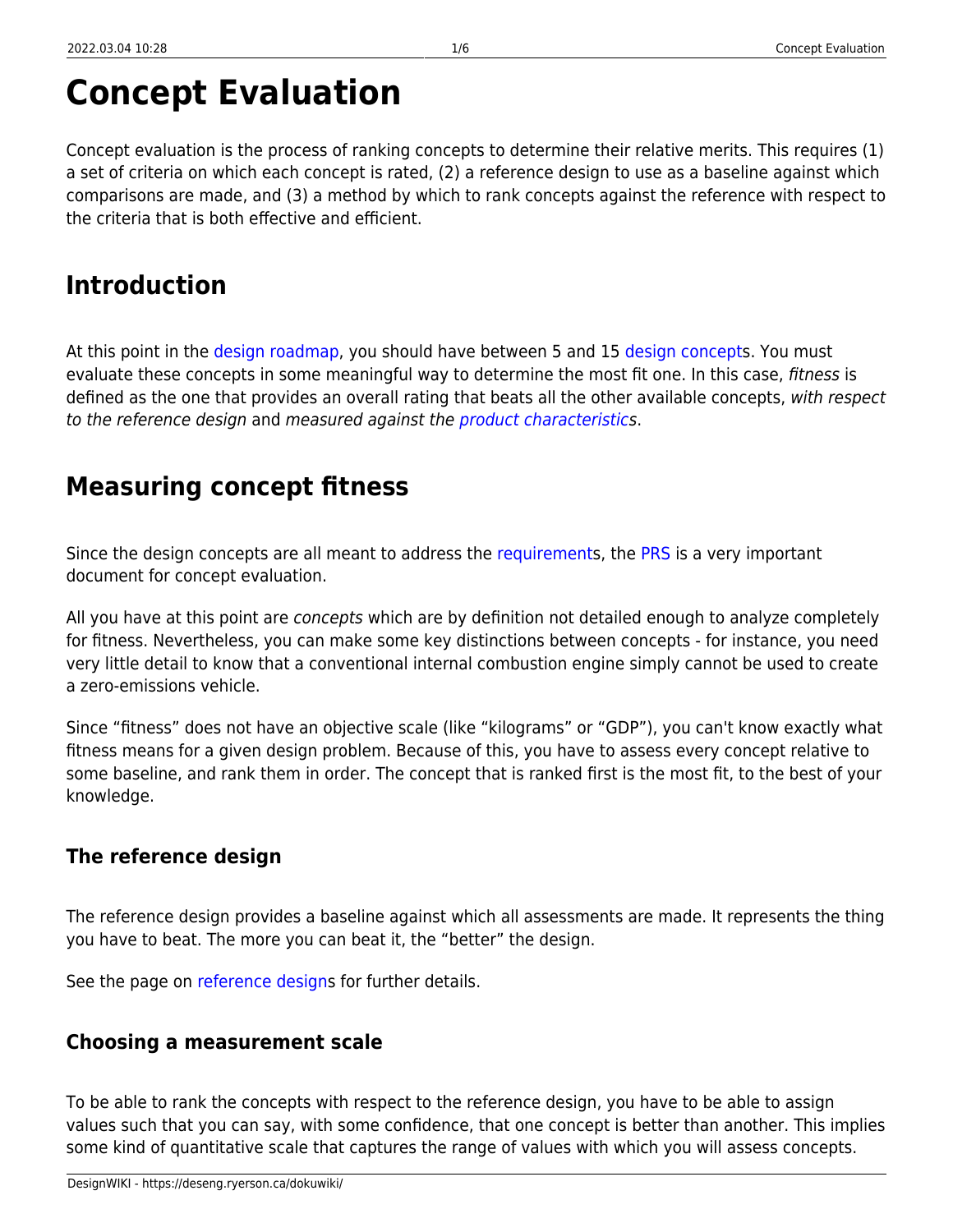You don't want a scale with a large range - such as from 0 to 100 - because that is too fine for the information available. Remember that your concepts are only vaguely defined at this point, so the level of precision available in a large-range scale will lead to unnecessary and arbitrary assessments. Largerange scales are just too precise for our needs.

On the other hand, you don't want a scale with too few values on it either, otherwise you won't be able to distinguish sufficiently well between the alternative concepts.

Over time, design researchers have found that a five-point scale provides sufficiently fine measurements without being overly precise. The scale is linear and ranges from  $-2$  to  $+2$ , thus:

|                 | <b>Value Meaning</b>                      |
|-----------------|-------------------------------------------|
| $-2$            | much less fit than the reference          |
| $-1$            | slightly less fit than the reference      |
| 0               | roughly of equal fitness as the reference |
| $+1$            | slightly more fit than the reference      |
| $\overline{+2}$ | much more fit than the reference          |

It's convenient to range the scale around zero because zero is a naturally neutral value, negative numbers naturally suggest worse performance, and positive numbers naturally suggest superior performance.

#### <span id="page-3-0"></span>**Alternative Scales**

This is not the only possible scale. In aerospace engineering, for example, a scale that ranges exponentially from 0 to 9 - that is,  $\{0, 1, 3, 9\}$  - is common because aerospace engineers tend to be overly conservative. The exponential scale offsets the conservatism by attributing significantly higher scores to superior features of a design.

Other industries have their own scales, which have typically been developed in response to industryspecific empirical research.

In the general case, however, the  $\{-2, -1, 0, 1, 2\}$  scale is a perfectly usable and robust scale.

### <span id="page-3-1"></span>**What do we assess?**

You need to assess a concept with respect to every requirement. This can be a long and difficult task. Considering that the concepts are quite vaguely defined, it is very inefficient to perform such a detailed evaluation. One can perform an easier evaluation by grouping the requirements according to the [product](https://deseng.ryerson.ca/dokuwiki/design:product_characteristic) [characteristics](https://deseng.ryerson.ca/dokuwiki/design:product_characteristic).

Consider any [PRS.](https://deseng.ryerson.ca/dokuwiki/design:prs) It can be treated roughly as a hierarchy: each [product characteristic](https://deseng.ryerson.ca/dokuwiki/design:product_characteristic) is the root of a hierarchy of [functional requirement](https://deseng.ryerson.ca/dokuwiki/design:functional_requirement)s and constraints. We can think of all the requirements under a PC as being in a group named by the PC.

For instance, consider usability. In your PRS, usability is defined as the set of FRs and Constraints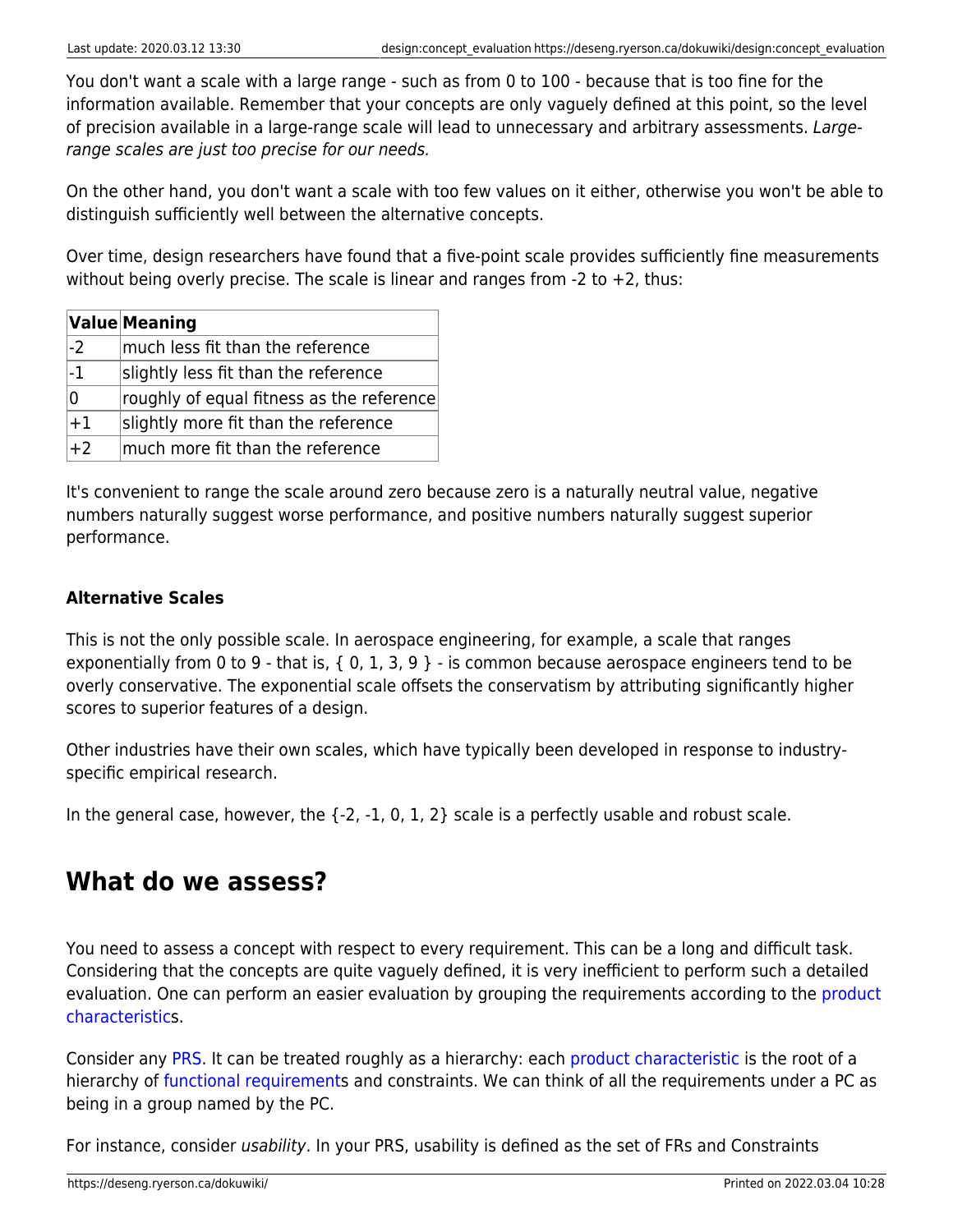associated with it. Thus, when you compare a concept to the reference design on usability, you need to think of that as performing a comparison using all the FRs and Constraints that connect to usability.

This also means that each team can (and very likely will) have very different "definitions" of each of the PCs. And that's just fine.

### <span id="page-4-0"></span>**Treat all PCs equally**

In real life, one requirement will be more (or less) important than other requirements. Determining which requirements are more important will depend on many things: the nature of the intervention being designed, the potential severity of its failures, the needs of the client and of the engineering firm, the available manufacturing resources, various regulatory factors, cultural influences, and a great deal of engineering knowledge.

Students are, however, generally not able to evaluate these factors; they lack the education, experience, training, time, and resources to do the work required.

Therefore, for the sake of this project, **teams will assume that the PCs are all equally important**.

### <span id="page-4-1"></span>**How do we combine and compare measurements?**

Once you have a [PRS](https://deseng.ryerson.ca/dokuwiki/design:prs), a set of concepts, and a reference design, you can begin to perform the evaluation of your concepts.

An excellent tool for performing this kind of analysis is a [decision matrix.](https://deseng.ryerson.ca/dokuwiki/design:decision_matrix) It is a chart that captures every aspect of the assessment.

There is a variation of a DM, a [weighted decision matrix](https://deseng.ryerson.ca/dokuwiki/design:weighted_decision_matrix) that accommodates cases where some criteria are more important than others. However, we do **not** use this variant in this course.

Read more about using a [decision matrix](https://deseng.ryerson.ca/dokuwiki/design:decision_matrix) to assess your design concepts.

### <span id="page-4-2"></span>**Executing a concept evaluation**

This section describes, step by step, how to carry out a concept evaluation.

To execute a concept evaluation, you need your [PSS,](https://deseng.ryerson.ca/dokuwiki/design:pss) [PRS](https://deseng.ryerson.ca/dokuwiki/design:prs), [PAS,](https://deseng.ryerson.ca/dokuwiki/design:pas) and an initial set of [design concepts](https://deseng.ryerson.ca/dokuwiki/design:design_concept).

In a nutshell, each team member will conduct a concept evaluation of all concepts from the point of view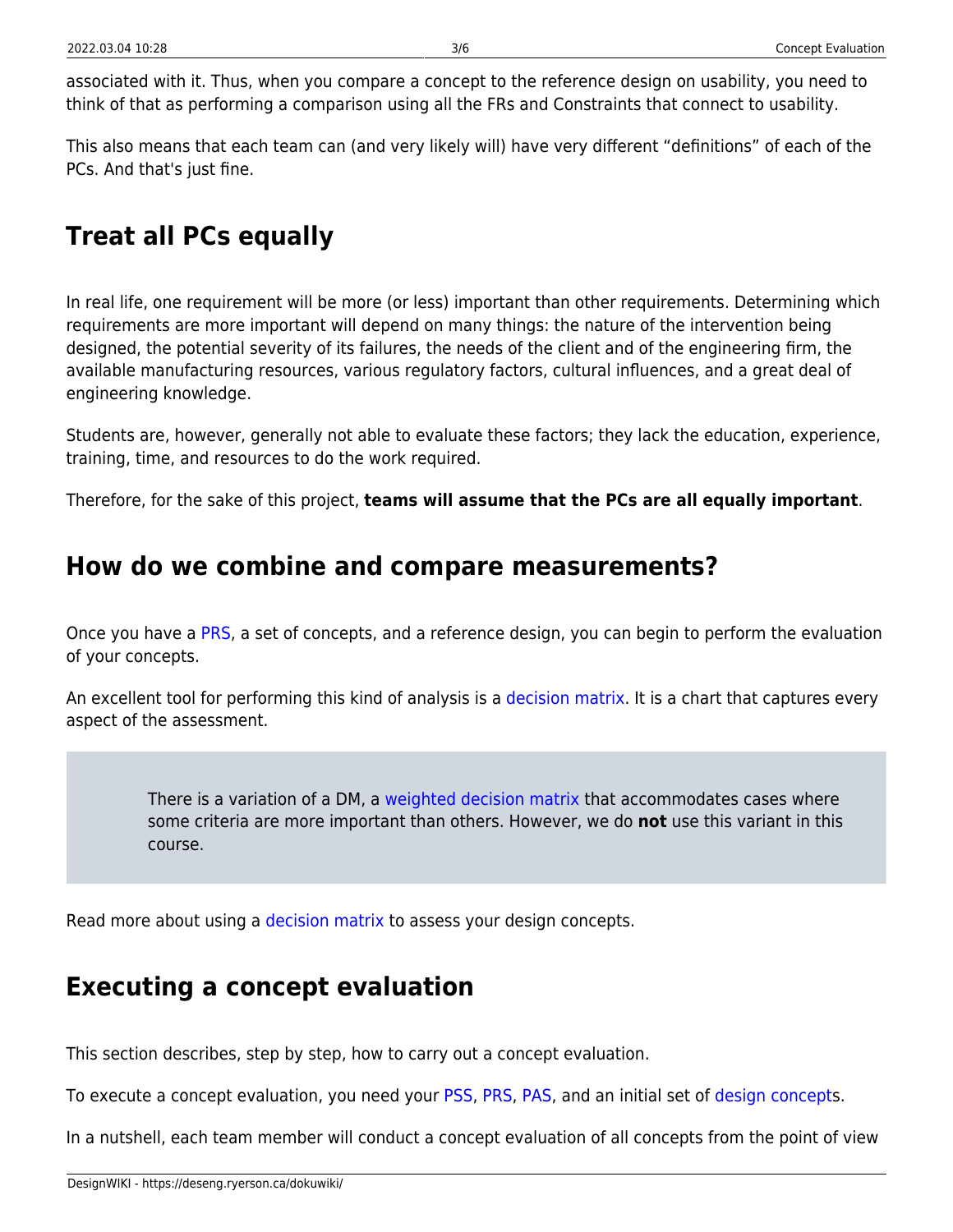of their [Persona](https://deseng.ryerson.ca/dokuwiki/design:persona) and [SUC](https://deseng.ryerson.ca/dokuwiki/design:suc). All team members will then collaboratively combine their individual evaluations into a single overall evaluation.

#### <span id="page-5-0"></span>**Step 1: Set up individual DMs**

Each team gets a [DM template](https://docs.google.com/spreadsheets/d/1QDuip84dDY_11aL8WWE5j_hA_x16vLmVV4yijVIBYHA/edit?usp=sharing). This Google Sheet has several tabs:

- **P1 through P6**: These are individual DMs, one for each team member / Persona.
- **DM**: The DM tab gathers all the results from P1..P6.
- **Clustering**: This tab generates a visual representation of the clustering of concepts based on the data in the DM.

The template already has the basic PCs listed and room for 10 concepts.

The template also already has the [reference design](https://deseng.ryerson.ca/dokuwiki/design:reference_design) listed. Its rankings are all zero because it's the baseline; your concepts may do better or worse than this baseline.

#### <span id="page-5-1"></span>**Step 2: Verify concept names**

In the DM tab, in Column A, replace the xs with proper names of each of your 10 concepts.

The concept names will be automatically copied from the DM tab to every other tab as needed, automatically.

#### <span id="page-5-2"></span>**Step 3: Individually evaluate all concepts**

Tabs P1..P6 are for each Persona. Since each team member is in charge of one Persona, then there's one tab for each team member. If there are only five people in your team, leave P6 empty of data - do **not** fill it with zeros.

Each of the P1..P6 tabs has a cell at the top to name the Persona for which the DM is being prepared.

Each team member now evaluates each concept against all the PCs, for their Persona and SUC.

This can be done individually and in parallel across your team. The idea here is that you want to decide which concept is best for your Persona in your SUC.

An example DM for one specific Persona is given below.

Each PC represents a set of FRs and constraints; make sure you're evaluating a concept with respect to those FRs and constraints, **not** with respect to some "dictionary definition" of what each PC may mean.

Document your rationale for each rating. You can do this by adding a "comment" or "note" to that cell of the spreadsheet. This is useful because it's relatively easy to copy and paste that information later into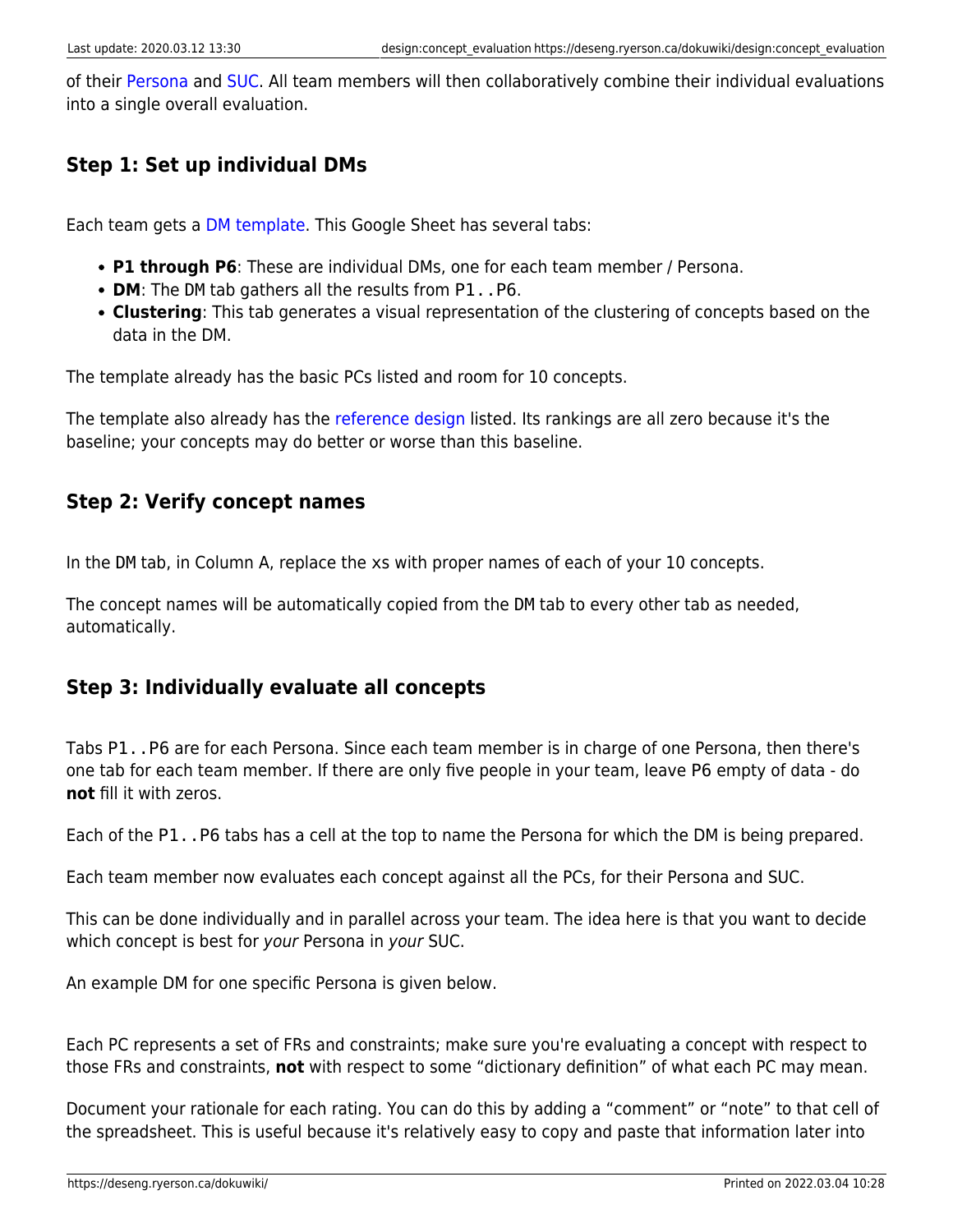your design report.

Remember that you are your Persona's agent - that is, it's your job to make sure that the final design meets your Persona's needs, so you need to evaluate each concept only from their point of view.

When evaluating a concept with respect to one PC, ignore all the other PCs; rate the concept only on the given PC as if that were all that mattered.

#### <span id="page-6-0"></span>**Step 4: Create a single overall DM**

This is done automatically by the DM tab of the spreadsheet.

The spreadsheet will find the lowest value of each commponent DM cell. This is because you need to find a concept that works for all Personas. If a given concept does poorly for one Persona, then you're effectively excluding all users that are like that Persona from using your design. That would be bad.

For instance, say your team is reviewing Concept 3 with respect to Usability. The lowest rating across all Personas for the concept's usability will be the value that appears in the DM tab.

You can carefully review the [example decision matrix](https://docs.google.com/spreadsheets/d/1tcqD4fM6V--zXB4StkRcDuq6qJTytt2Ev-53lmh1tHA/edit?usp=sharing) to see how that works.

#### <span id="page-6-1"></span>**Step 5: Identify the best concepts**

The last thing you do is to identify the cluster of best concepts. Fortunately, if you're using the DM template, most of the calculations will be done for you. Remember that since your concepts are still quite vague and qualitative, the numbers that represent the Scores of the concepts aren't very reliable. So you can't just take the top-rated one as best.

Consider the example below.

This is the cluster analysis of the [sample DM.](https://docs.google.com/spreadsheets/d/1tcqD4fM6V--zXB4StkRcDuq6qJTytt2Ev-53lmh1tHA/edit?usp=sharing) **All the data here is automatically generated.** Assuming you did everything right, you shouldn't have to do a thing here except interpret the results. All the data is pulled from your DM - in this case, the overall DM.

Some notes are in order.

Notice the yellow columns show the concept names and rankings taken directly from the DM tab, but sorted by descending rank value.

Notice that the reference design is included here. This is so you can clearly tell how many concepts were rated as being overall better than the reference.

The chart helps you visualize the clustering of various concepts.

Your team must decide which concepts to keep, and which can be discarded. There are two strategies you can use to decide this.